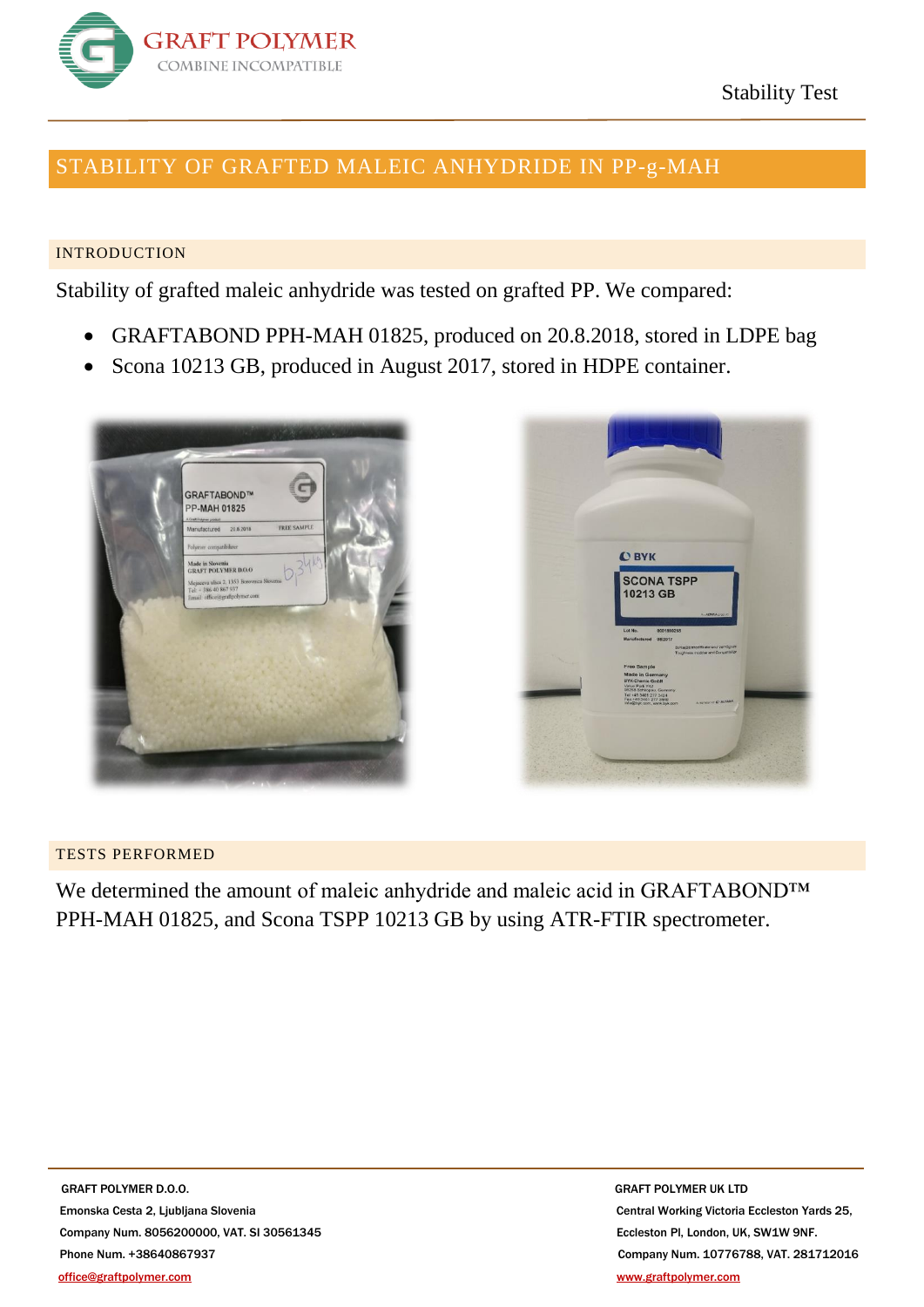PP-g-MAH was analyzed under the following conditions:

• After being unpacked on 22.11.2018,





• After 1 hour of immersion in water, heated to 50°C,



**GRAFT POLYMER D.O.O.** *GRAFT POLYMER UK LTD*  Emonska Cesta 2, Ljubljana Slovenia Central Working Victoria Eccleston Yards 25, Company Num. 8056200000, VAT. SI 30561345 Eccleston Pl, London, UK, SW1W 9NF. Phone Num. +38640867937 Company Num. 10776788, VAT. 281712016 [office@graftpolymer.com](mailto:office@graftpolymer.com) [www.graftpolymer.com](http://www.graftpolymer.com/)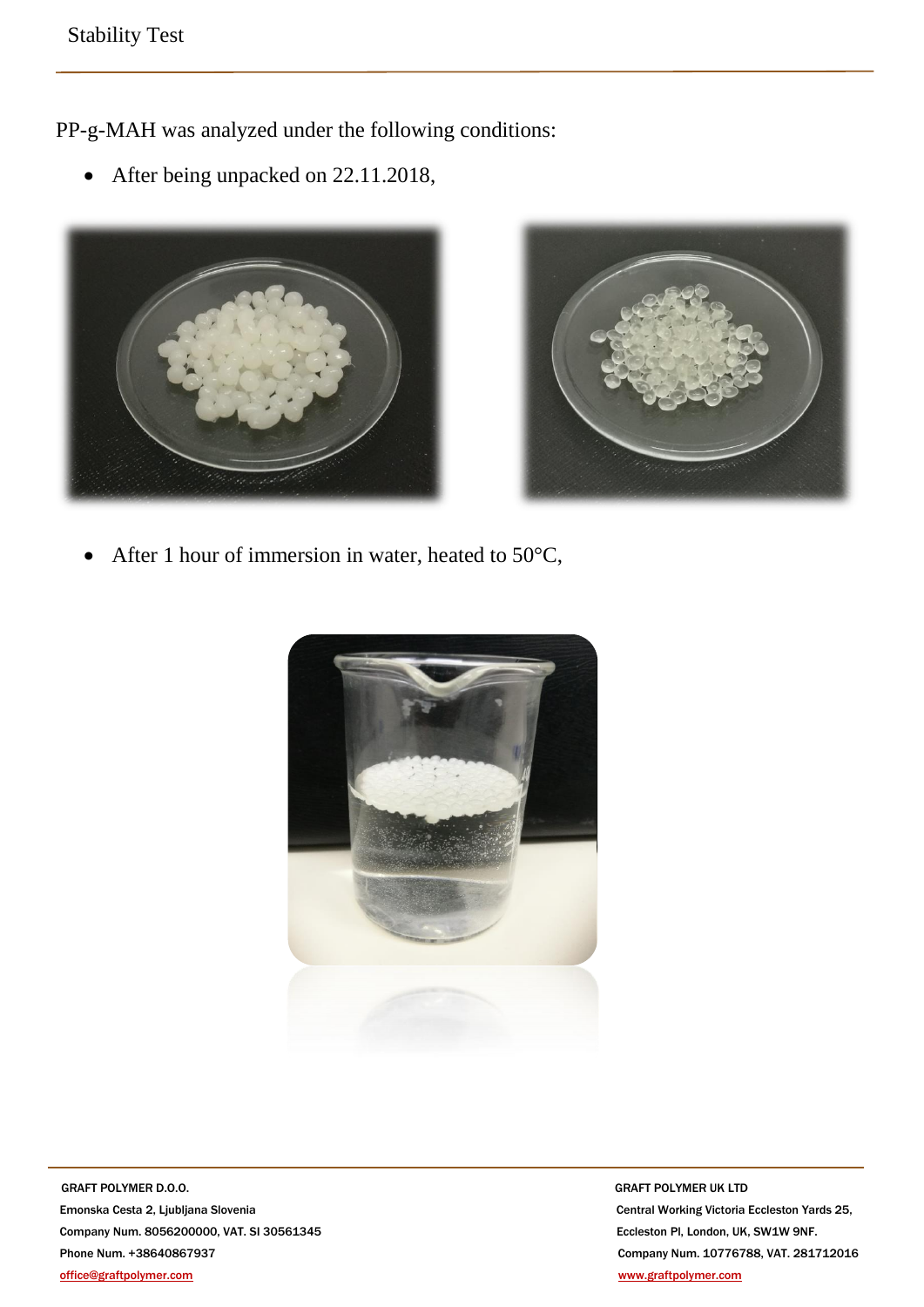• After pressing the materials at 200°C for 10 seconds into a foil,



• After keeping the foils in an oven at 80°C for 3 hours.



**GRAFT POLYMER D.O.O.** *GRAFT POLYMER UK LTD*  Emonska Cesta 2, Ljubljana Slovenia Central Working Victoria Eccleston Yards 25, Company Num. 8056200000, VAT. SI 30561345 Eccleston Pl, London, UK, SW1W 9NF. Phone Num. +38640867937 Company Num. 10776788, VAT. 281712016 [office@graftpolymer.com](mailto:office@graftpolymer.com) [www.graftpolymer.com](http://www.graftpolymer.com/)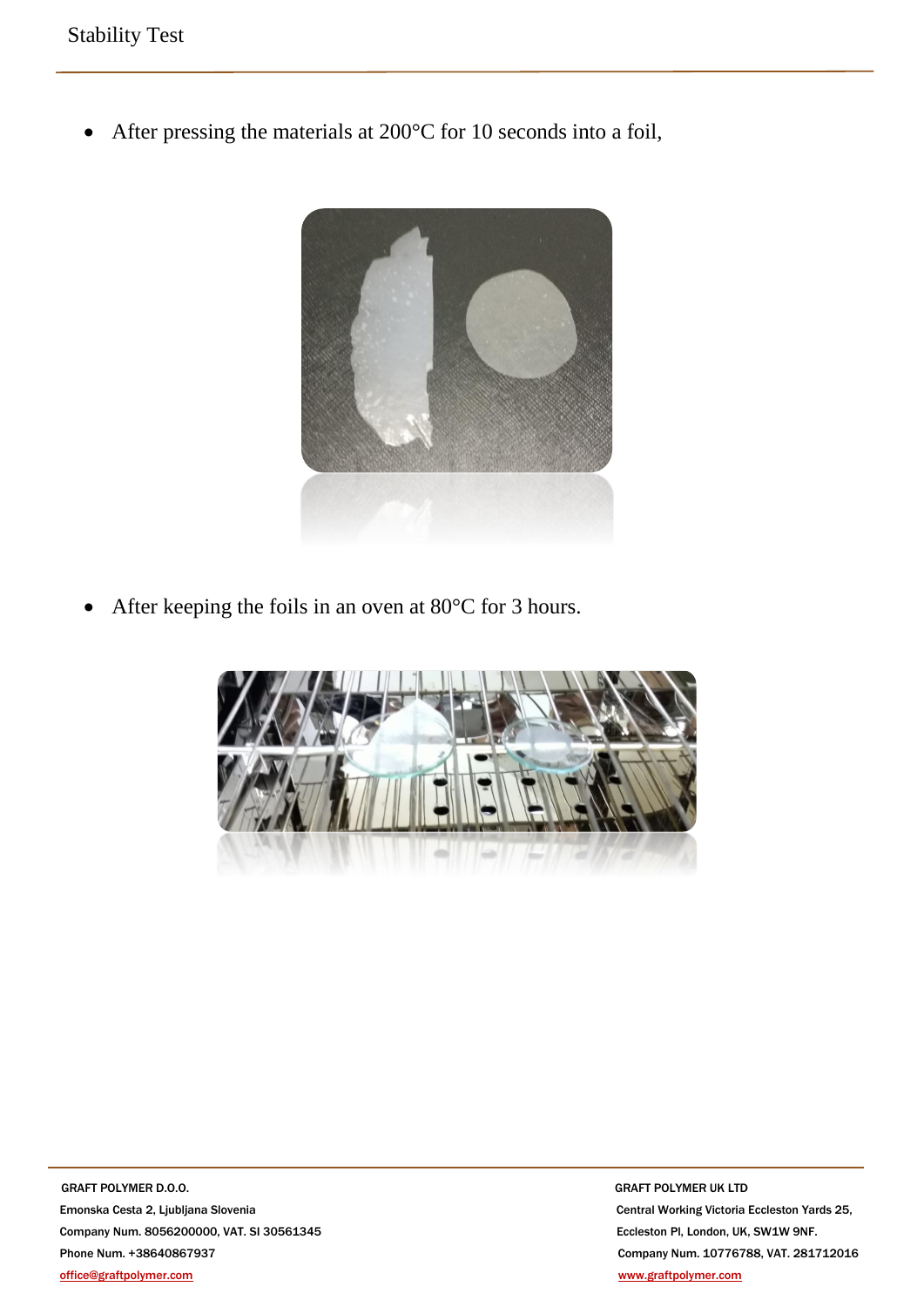

**GRAFT POLYMER D.O.O.** GRAFT POLYMER UK LTD Emonska Cesta 2, Ljubljana Slovenia Central Working Victoria Eccleston Yards 25, Company Num. 8056200000, VAT. SI 30561345 Eccleston Pl, London, UK, SW1W 9NF. Phone Num. +38640867937 Company Num. 10776788, VAT. 281712016 [office@graftpolymer.com](mailto:office@graftpolymer.com) [www.graftpolymer.com](http://www.graftpolymer.com/)